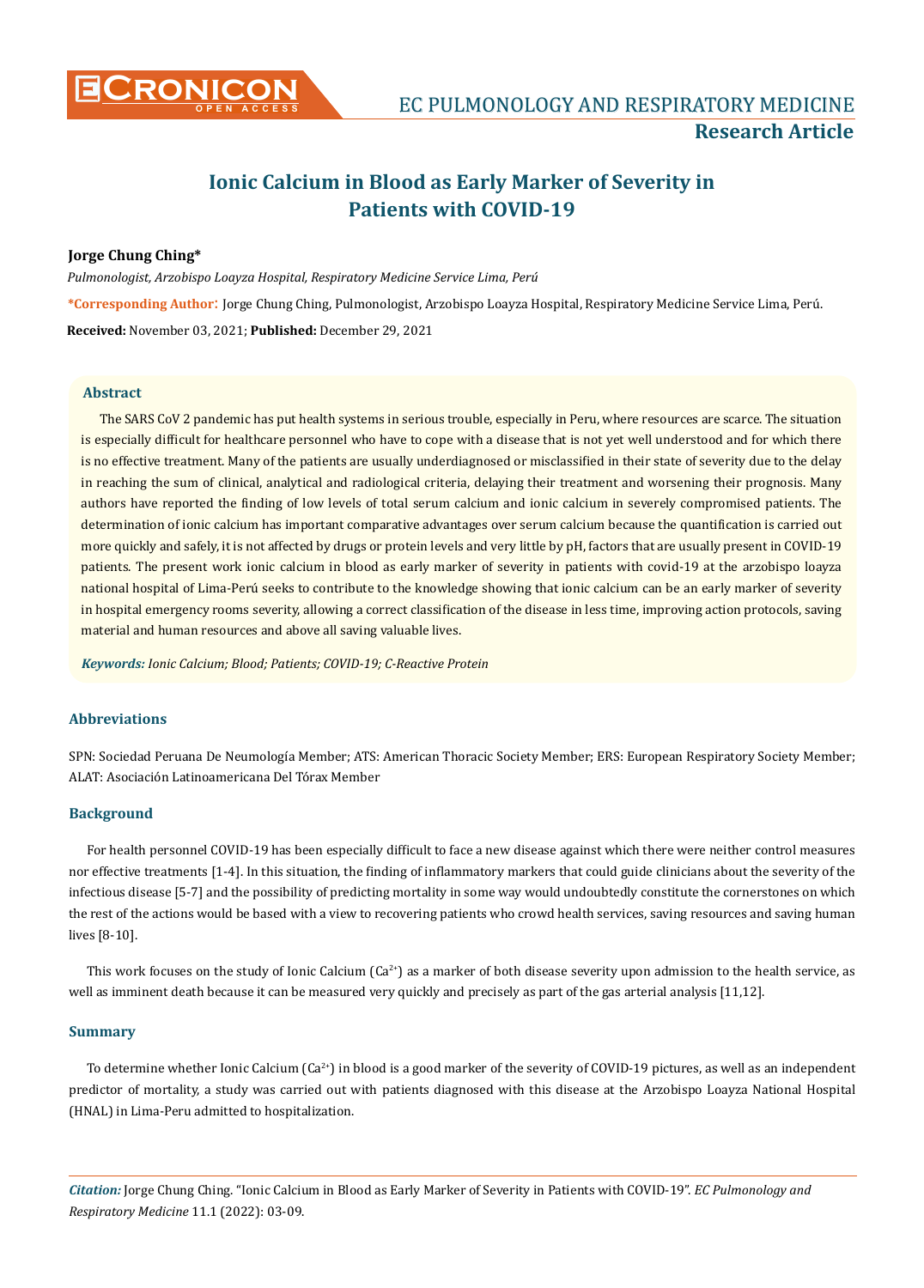### **Materials and Methods**

The selected sample consisted of 200 cases of patients diagnosed by molecular tests and who required hospitalization for medical management. Examinations of biochemical and hematological inflammatory markers were collected on admission and the data were analyzed using correlation tests and binomial logistic regression.

Results. In the logistic regression, the level of  $Ca<sup>2+</sup>$  shows a good relationship with the severity of COVID-19 cases, which can be a marker of severity (p < 0.05) as well as ferritin, C-reactive protein, D-dimer and the Kirby index. In the same type of statistical test, a non-significant relationship between  $Ca^{2+}$  and death was observed (p > 0.05). The Kaplan-Meier study also did not show a significant relationship between  $Ca^{2+}$  and survival.

Conclusions. The Ca<sup>2+</sup> level is a good marker to determine the severity of the disease ( $p < 0.05$ ) as well as ferritin, C-reactive protein, D-dimer and the Kirby index; but it is not significantly related to death in this group of patients in the context of the current SARS-CoV2 pandemic.

We included 200 cases of patients diagnosed by molecular tests for COVID19 upon admission to hospital emergency rooms selected in a simple random sampling and classified by state of severity according to current regulations. In each case, samples were taken for tests that included basic blood tests, inflammatory markers, and arterial gases that included ionic calcium. For this study, the determination of COVID-19 and its severity followed the parameters described by WHO and Peruvian Ministry of Health [13,14]. The diagnosis of SARS-CoV-2 was made or endorsed by the national reference laboratory (National Institute of Health of Peru).

As a first step in the analysis, a crossover was made between the variables state of severity and destination. Binomial logistic regression was performed to determine the relationship between ionic calcium level and severity. The same processing was carried out to relate the inflammatory markers with the outcome.

Finally, we performed Kaplan-Meier analysis to observe relationship between  $Ca^{2+}$  levels and mortality.

The entire statistical process was performed in SPSS 25.0<sup>®</sup> (SPSS, Inc., Chicago, Ill., USA). Findings were considered significant if they reached a p value < 0.05.

#### **Ethical aspects**

All actions, procedures, and interventions respected the ethical standards approved by the hospital and regulated by the Ethics Committee, following the standards of the Declaration of Helsinki.

#### **Results**

200 cases were studied, 74 women among whom 56 were in serious condition and 126 men of which 100 were admitted with the same condition. Under 60 years were 96 patients and women and over 60 years were 104 patients between men and women. During the followup time of the cases, 125 patients were discharged and 75 died from causes associated with COVID-19 and its complications (Table 1).

|               |            | <b>Sex</b>  |     |  |
|---------------|------------|-------------|-----|--|
| <b>Female</b> |            | <b>Male</b> |     |  |
| Age           | Under 60 y | 28          | 68  |  |
|               | Above 60 y | 46          | 58  |  |
| Gravity       | Non-Severe | 18          | 26  |  |
|               | Severe     | 56          | 100 |  |
| Outcome       | Discharge  | 47          | 78  |  |
|               | Death      | 27          | 48  |  |

|  | Table 1: Frequency and Distribution Table. |  |  |  |
|--|--------------------------------------------|--|--|--|
|--|--------------------------------------------|--|--|--|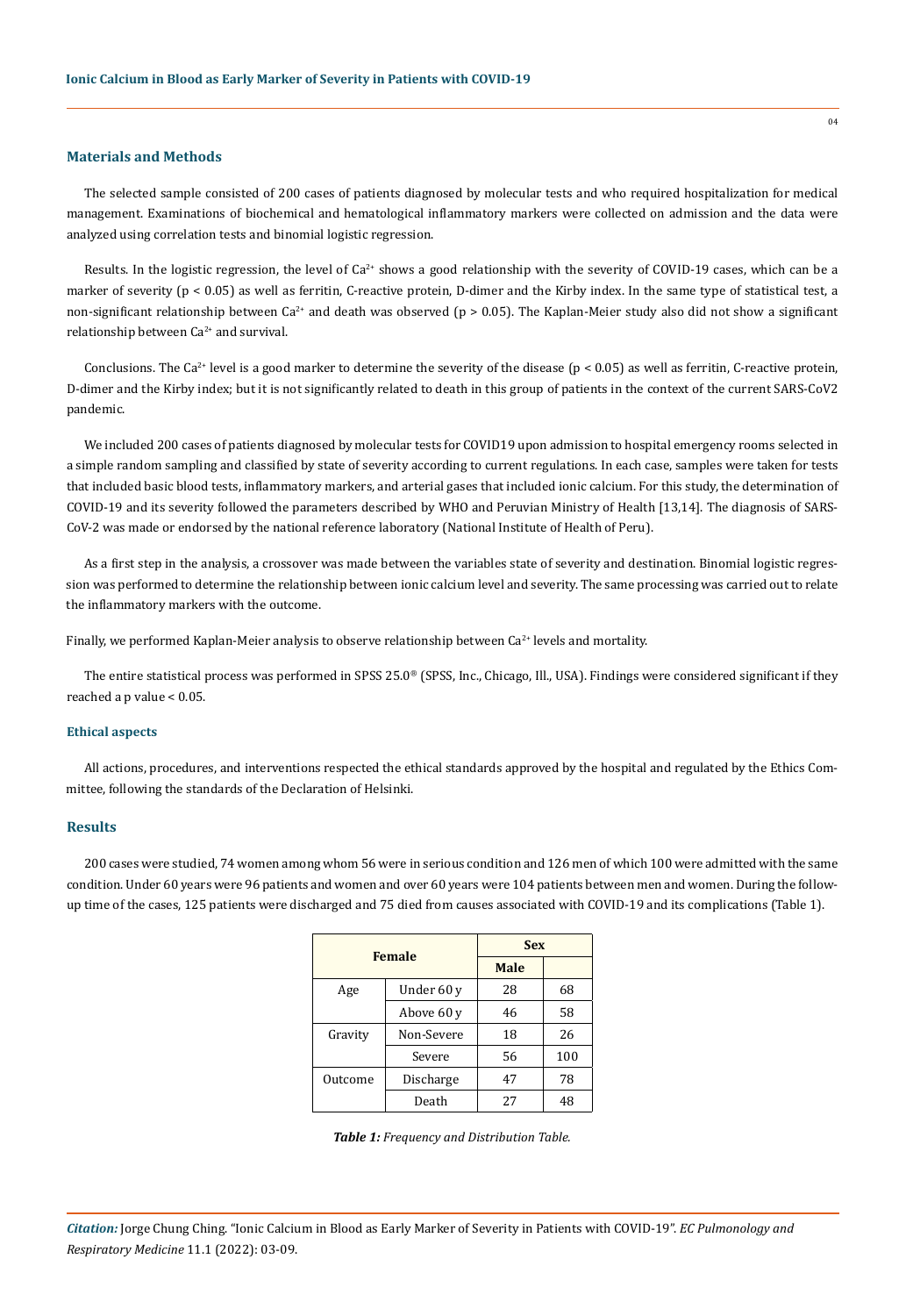As a first step in the analysis, a crossover was made between the variables state of severity and destination, finding that 92.8% of deceased patients were considered in serious condition upon admission to the emergency room (Table 2). This is of particular interest because it reinforces the need to establish the status of patients quickly and reliably upon admission to improve the actions of the emergency services.

| <b>Discharge</b> |              |               | <b>Outcome</b> |        |              |
|------------------|--------------|---------------|----------------|--------|--------------|
|                  | <b>Death</b> |               |                |        | <b>Total</b> |
| Gravity          | Non severe   | N             | 38             | 6      | 44           |
|                  |              | $\frac{0}{0}$ | 30.4%          | 7.2%   | 21.2%        |
|                  | Severe       | N             | 87             | 69     | 156          |
|                  |              | $\%$          | 69.6%          | 92.8%  | 78.8%        |
| Total            |              | N             | 125            | 83     | 200          |
| $\frac{0}{0}$    |              | 100.0%        | 100.0%         | 100.0% |              |

#### *Table 2: Gravity-Destination Correlation.*

Binomial logistic regression was performed to determine the relationship between inflammatory markers and severity, observing that the level of ionic calcium is related to the severity of the cases, being statistically significant, as are the values of C-Reactive Protein, D-Dimer, Ferritin and the Kirby index (PaO $_2$ /FIO $_2$ ).

|           |                                   | <b>Punctuation</b> | gl | P     |
|-----------|-----------------------------------|--------------------|----|-------|
| Variables | C-reactive protein                | 26.631             | 1  | 0.000 |
|           | D-dimer                           | 56.909             | 1  | 0.000 |
|           | Ferritin                          | 6.253              |    | 0.012 |
|           | $Ca^{2+}$                         | 36.278             |    | 0.000 |
|           | Pa/fio <sub>2</sub> (kirby index) | 35.652             |    | 0.000 |

#### *Table 3: Binomial Logistic Regression between inflammatory markers and severity.*

Likewise, the same processing was carried out to relate the inflammatory markers with the outcome, observing that there is no relationship between the levels of ionic calcium with the destination (discharge or death). In this analysis there were no significant differences ( $p > 0.05$ ) for Ca<sup>2+</sup> but there were strong relationships between death and the levels of Ferritin, C-Reactive Protein, D-Dimer and the Kirby Index (PaFIO<sub>2</sub>).

|           |                       | <b>Punctuation</b> | gl | P     |
|-----------|-----------------------|--------------------|----|-------|
| Variables | C-reactive protein    | 19.544             | 1  | 0.000 |
|           | D-dimer               | 25.312             | 1  | 0.000 |
|           | Ferritin              | 18.831             |    | 0.000 |
|           | $Ca^{2+}$             | 2.339              |    | 0.126 |
|           | Pa/fio, (kirby index) | 27.149             |    | 0.000 |

*Table 4: Binomial Logistic Regression between inflammatory markers and Outcomes.*

*Citation:* Jorge Chung Ching. "Ionic Calcium in Blood as Early Marker of Severity in Patients with COVID-19". *EC Pulmonology and Respiratory Medicine* 11.1 (2022): 03-09.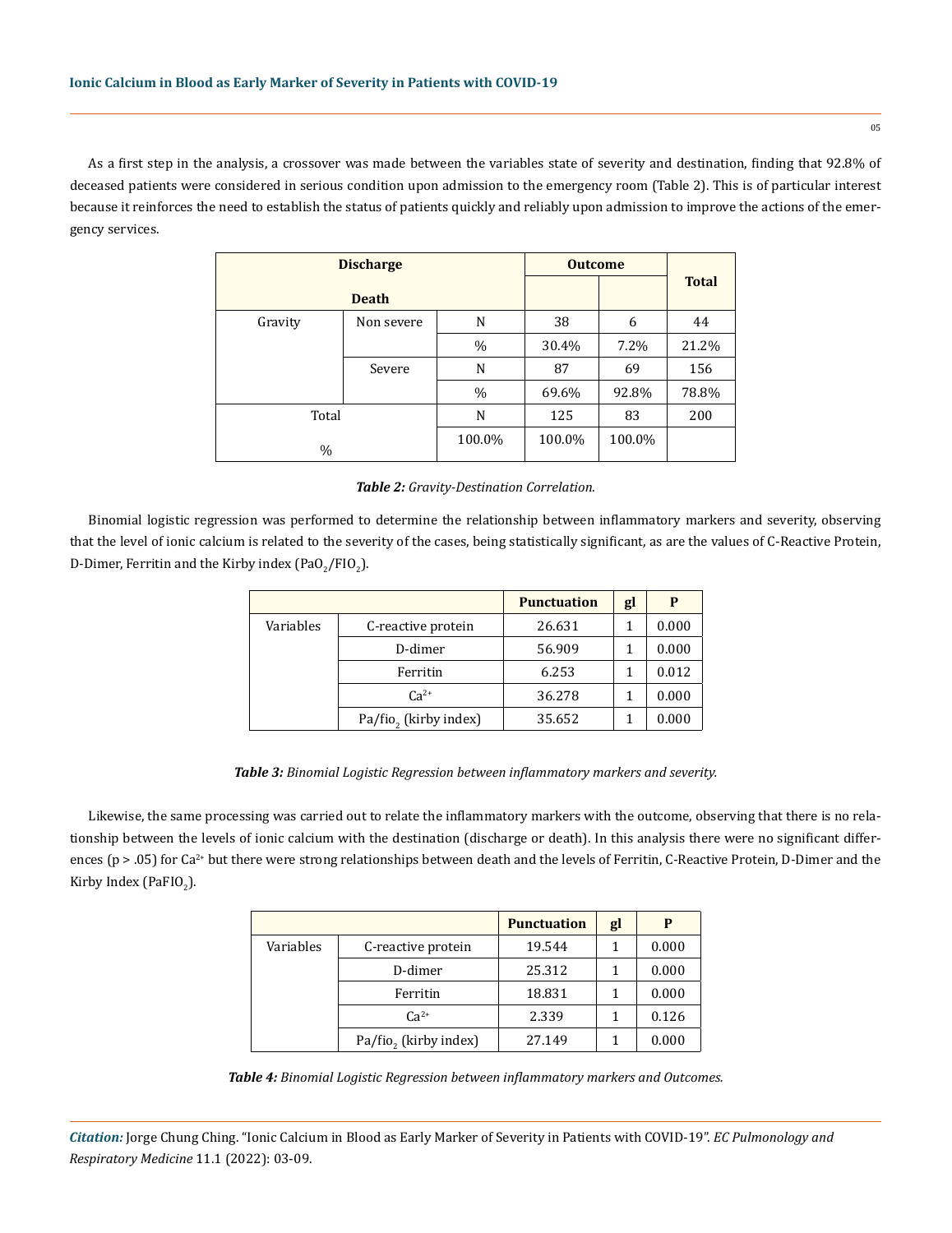In addition, the Kaplan-Meier survival analysis was performed with discrimination using the Log-Rank test to determine whether calcium levels are related to mortality.

|                                | <b>Mean</b>       |                    |                    |             | <b>Median</b>     |                    |                |                       |
|--------------------------------|-------------------|--------------------|--------------------|-------------|-------------------|--------------------|----------------|-----------------------|
| $Ca2+$                         |                   | <b>Desy. Error</b> | Ci 95%             |             |                   |                    | $Ci$ 95%       |                       |
| level                          | <b>Estimation</b> |                    | <b>Lower</b> límit | Upper límit | <b>Estimation</b> | <b>Desy.</b> Error | Lower<br>límit | <b>Upper</b><br>límit |
| Under<br>0.8mg%                | 28.861            | 2.931              | 23.116             | 34.607      | 30.000            | 4.918              | 20.360         | 39.640                |
| Above<br>$0.8 \,\mathrm{mg\%}$ | 30.865            | 3.807              | 23.404             | 38.326      | 19.000            | 1.551              | 15.960         | 22.040                |
| Global                         | 31.420            | 3.503              | 24.555             | 38.285      | 21.000            | 2.622              | 15.862         | 26.138                |

#### *Table 5: Survival Analysis.*

The statistical analysis shows that there are no significant differences between patients with low or normal ionic calcium values and death. Nor are there significant differences in the plot of the Kaplan-Meier curve (Graph 1).

|                       | <b>Chi-Square</b> |       |
|-----------------------|-------------------|-------|
| Log Rank (Mantel-Cox) | 0.614             | 0.433 |

#### *Table 6: Global Comparisons.*



*Graph 1: Kaplan-Meier Survival Curve.*

*Citation:* Jorge Chung Ching. "Ionic Calcium in Blood as Early Marker of Severity in Patients with COVID-19". *EC Pulmonology and Respiratory Medicine* 11.1 (2022): 03-09.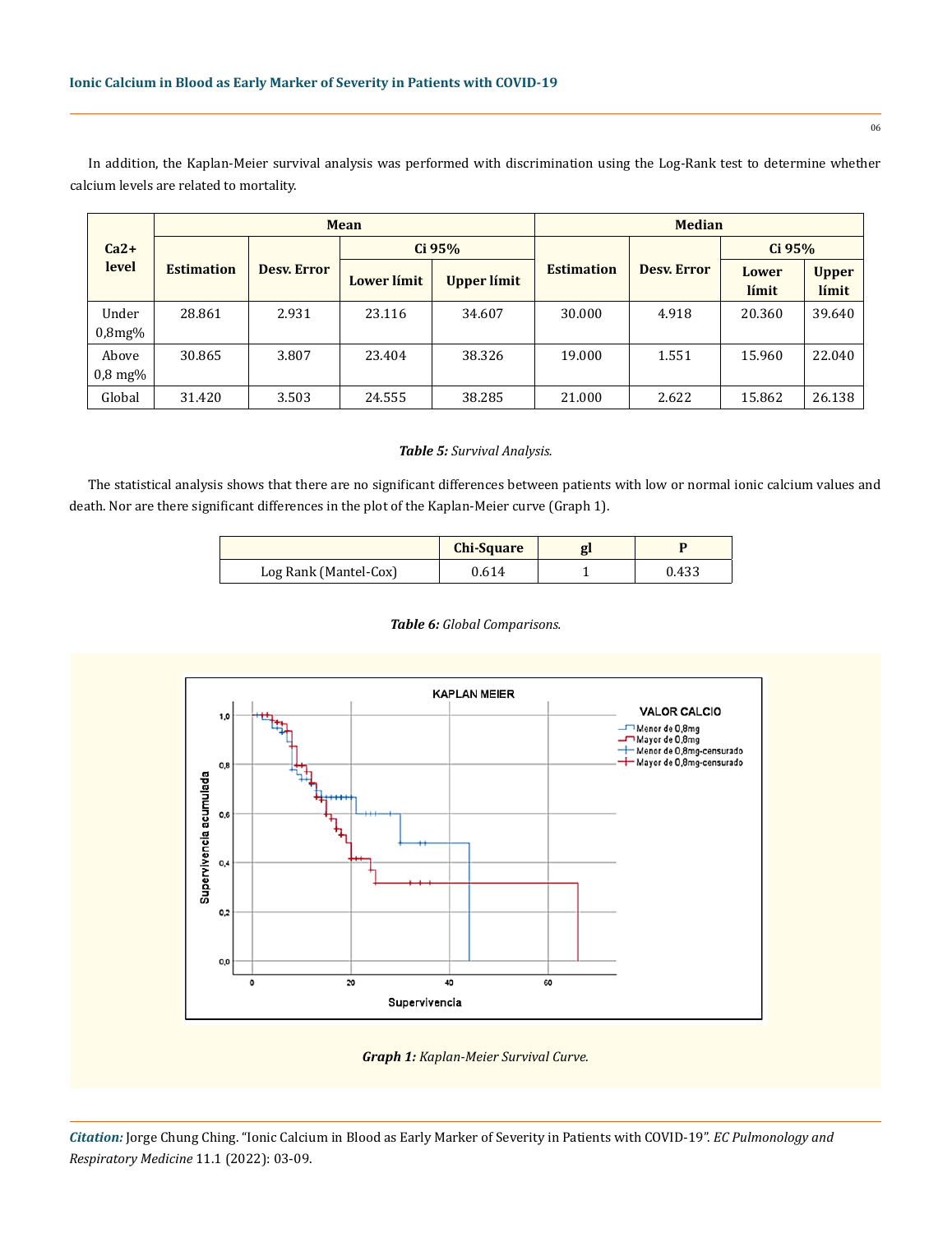## **Discussion**

In several studies, the relationship between hypocalcemia and higher mortality was found, as well as worse clinical outcome in hospitalized and critically ill patients [15-19]. Despite the abundant literature available, there are still no conclusive data on calcium levels in this infectious disease [6,7,11,12,14-19,21].

In the present study, patients with an admission diagnosis of SARS-CoV-2 were selected, who were classified as Serious and Non-Serious [13], and were followed up until their final outcome, both at discharge and at death. The observed Ca<sup>2+</sup> levels were more reliable than total serum calcium in part because we used serum ionized calcium levels, a better measure than albumin-corrected total calcium levels [15-18].

It was established that there is a true correlation between the state and the outcome with a percentage. This finding, on the one hand, confirms the premise that severe cases lead to inexorable death if not treated in time [22-24] and, on the other hand, makes efforts to identify an early and easy-to-measure marker of severity more urgent and important. In the middle of such a scenario is the determination of  $Ca^{2*}$ , which is reported within the arterial gas analysis upon admission to the emergency room to determine the need for oxygen therapy. This data goes unnoticed and is not considered, despite being available and easily accessible [11,12].

The statistical analysis showed that Ca<sup>2+</sup> turns out to be a good marker of severity at admission, as well as C-Reactive Protein, D-Dimer, Ferritin and Kirby's Index (PaO<sub>2</sub>/FiO<sub>2</sub>) [6,7,10], so it can be used when the other parameters and studies requested are not available, which can take hours or days in the reality of this hospital, saving time and important resources.

However, when doing the same processing to relate  $Ca<sup>2+</sup>$  with the death of the patients, we found that there was no significant difference between the measured  $Ca^{2+}$  values and the destination, both at discharge and at death.

The Kaplan Meier analysis with Mantel Cox discrimination comparing 2 groups of patients by  $Ca<sup>2+</sup>$  levels (low and normal) did not show significant differences.

This bad relationship can be due to multiple factors such as the treatment received and the delay time in the intervention [19,25-28].

#### **Conclusions**

 $Ca<sup>2+</sup>$  is an easily measurable ion that is usually included in the blood gas analysis performed in the hospital emergency department at the time of admission of patients with SARS-CoV-2. This data often goes unnoticed compared to the importance given to pH and the concentration of oxygen and carbon dioxide in arterial blood (PO<sub>2</sub> and PCO<sub>2</sub>), but it has great relevance in the evaluation in many pathological states. Observations from different studies have focused on total calcium, but this is more difficult to determine and usually requires a special order from the medical team at the Arzobispo Loayza hospital and therefore takes too long. For these reasons the determination of Ca<sup>2+</sup> offers enormous advantages [11,12,15-18].

In light of the findings of the present study, it is observed that the determination of ionic calcium is useful to identify severe SARSCoV2 cases and with imminent complications upon admission to hospitalization at Loayza hospital. This could improve care protocols by providing specialized support in less time and with significant savings in financial and human resources. However, it is not useful as a predictive marker of death in the same group of patients, therefore it should not be taken into account independently or in isolation from other markers to assess the prognosis of death [8,9,20,29-32].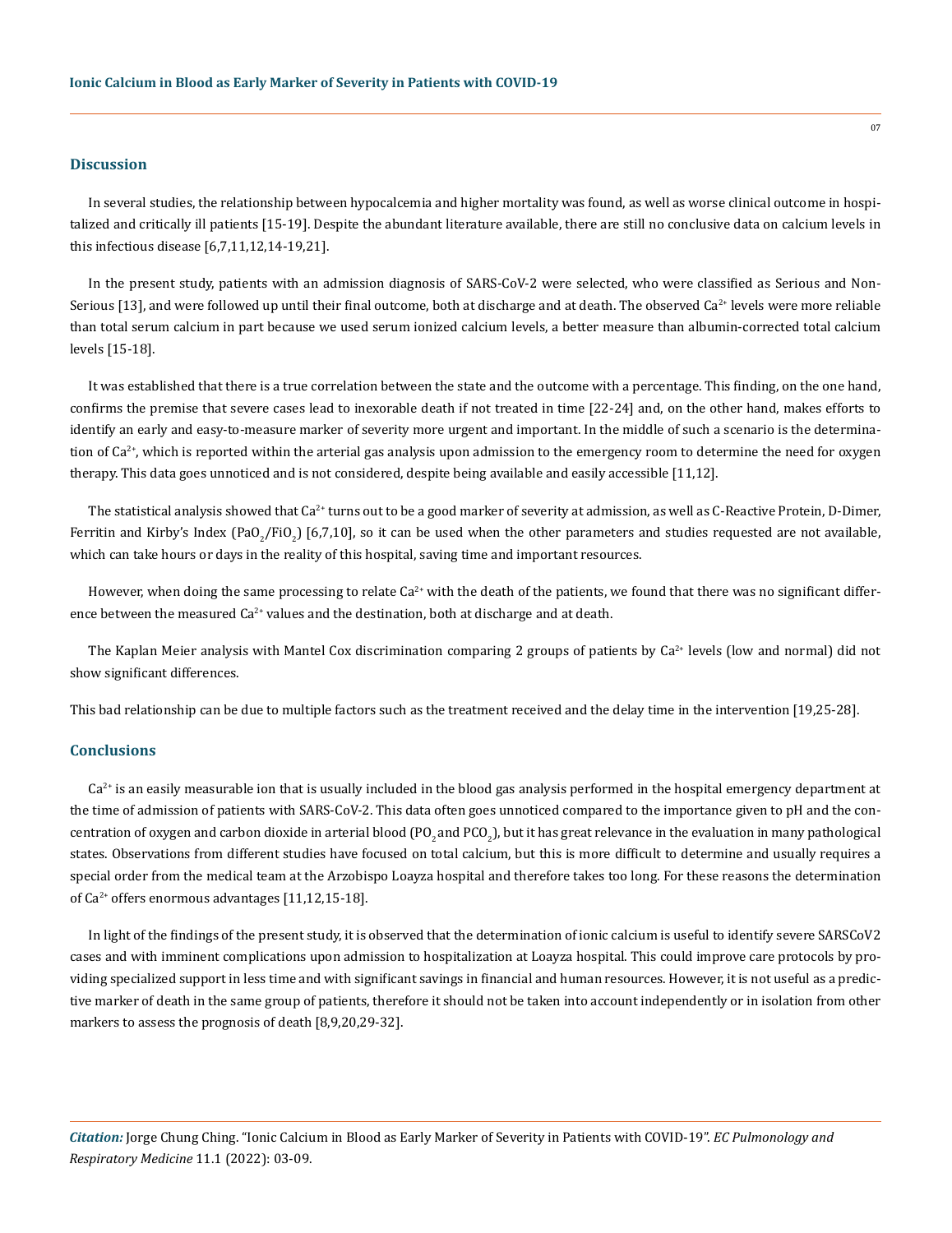Despite the fact that the Archbishop Loayza Hospital is one of the largest and most representative in Peru, the population studied is relatively small compared to the total number of admitted to the different hospitals in the country, so studies with a larger population and preferably multicenter are needed for a better definition of the utility of  $Ca^{2+}$  in SARSCoV2.

# **Conflict of Interest**

The authors have no conflicts of interest.

## **Bibliography**

- 1. [OMS. "Coronavirus disease \(COVID-19\) Situation Report-113" \(2020\).](https://www.who.int/docs/default-source/coronaviruse/situation-reports/20200512-covid-19-sitrep-113.pdf?sfvrsn=feac3b6d_2)
- 2. Chen B., *et al.* ["Overview of lethal human coronaviruses".](https://pubmed.ncbi.nlm.nih.gov/32533062/) *Springer Nature* (2020): 5.
- 3. [Little P. "Non-steroidal anti-inflammatory drugs and covid-19".](https://www.bmj.com/content/368/bmj.m1185) *BMJ* 368 (2020).
- 4. ["COVID-19 Latin America and the Caribbean" \(2020\).](https://www.oecd.org/coronavirus/policy-responses/covid-19-in-latin-america-and-the-caribbean-regional-socio-economic-implications-and-policy-priorities-93a64fde/)
- 5. [Douedi S and Miskoff J. "Novel coronavirus 2019 \(COVID-19\)".](https://www.ncbi.nlm.nih.gov/pmc/articles/PMC7220032/) *Medicine Baltimore* 99.19 (2020): e20207.
- 6. Chen N., *et al.* ["Epidemiological and clinical characteristics of 99 cases of 2019 novel coronavirus pneumonia in Wuhan, China: a de](https://www.thelancet.com/journals/lancet/article/PIIS0140-6736(20)30211-7/fulltext)scriptive study". *Lancet* [395 \(2020\): 507-513.](https://www.thelancet.com/journals/lancet/article/PIIS0140-6736(20)30211-7/fulltext)
- 7. Huang C., *et al.* ["Clinical features of patients infected with 2019 novel coronavirus in Wuhan, China".](https://www.thelancet.com/journals/lancet/article/PIIS0140-6736(20)30183-5/fulltext) *Lancet* 395.10223 (2020): 497- [506.](https://www.thelancet.com/journals/lancet/article/PIIS0140-6736(20)30183-5/fulltext)
- 8. Wang D., *et al.* ["Clinical Characteristics of 138 Hospitalized Patients with 2019 Novel Coronavirus-Infected Pneumonia in Wuhan,](https://pubmed.ncbi.nlm.nih.gov/32031570/)  China". *[The Journal of the American Medical Association](https://pubmed.ncbi.nlm.nih.gov/32031570/)* 323.11 (2020): 1061-1069.
- 9. Arentz M., *et al.* ["Characteristics and Outcomes of 21 Critically Ill Patients with COVID-19 in Washington State".](https://pubmed.ncbi.nlm.nih.gov/32191259/) *American Medical Association* [323 \(2020\): 612-614.](https://pubmed.ncbi.nlm.nih.gov/32191259/)
- 10. Leisman DE., *et al.* ["Cytokine elevation in severe and critical COVID-19: a rapid systematic review, meta-analysis, and comparison](https://pubmed.ncbi.nlm.nih.gov/33075298/)  [with other inflammatory syndromes".](https://pubmed.ncbi.nlm.nih.gov/33075298/) *Lancet Respiratory Medicine* (2020): 11
- 11. [Lippi G and Plebani M. "Laboratory abnormalities in patients with COVID-2019 infection".](https://pubmed.ncbi.nlm.nih.gov/32119647/) *Clinical Chemistry and Laboratory Medicine* [58 \(2020\): 1131-1134.](https://pubmed.ncbi.nlm.nih.gov/32119647/)
- 12. [Lippi G and Plebani M. "Procalcitonin in patients with severe coronavirus disease 2019 \(COVID-19\): A meta-analysis".](https://www.ncbi.nlm.nih.gov/pmc/articles/PMC7094472/) *Clinica Chimica Acta* [55 \(2020\): 190-191.](https://www.ncbi.nlm.nih.gov/pmc/articles/PMC7094472/)
- 13. Ministerio de Salud del Perú. RM 972-2020-MINSA. Manejo de personas afectadas COVID-19 en servicios de hospitalización (2020).
- 14. Tenforde MW., *et al.* ["Characteristics of Adult Outpatients and Inpatients with COVID-19 11 Academic Medical Centers, United](https://www.cdc.gov/mmwr/volumes/69/wr/mm6926e3.htm)  [States" 69.26 \(2020\): 841-846.](https://www.cdc.gov/mmwr/volumes/69/wr/mm6926e3.htm)
- 15. Filippo L Di., *et al.* ["Hypocalcemia is highly prevalent and predicts hospitalization in patients with COVID-19".](https://www.ncbi.nlm.nih.gov/pmc/articles/PMC7292572/) *Endocrine* 68 (2020): [475-478.](https://www.ncbi.nlm.nih.gov/pmc/articles/PMC7292572/)
- 16. Sun J-K., *et al.* ["Serum calcium as a biomarker of clinical severity and prognosis in patients with coronavirus disease 2019: a retro](https://pubmed.ncbi.nlm.nih.gov/32589164/)[spective cross-sectional study".](https://pubmed.ncbi.nlm.nih.gov/32589164/) *Aging* 12.12 (2020): 11287-11295.

*Citation:* Jorge Chung Ching. "Ionic Calcium in Blood as Early Marker of Severity in Patients with COVID-19". *EC Pulmonology and Respiratory Medicine* 11.1 (2022): 03-09.